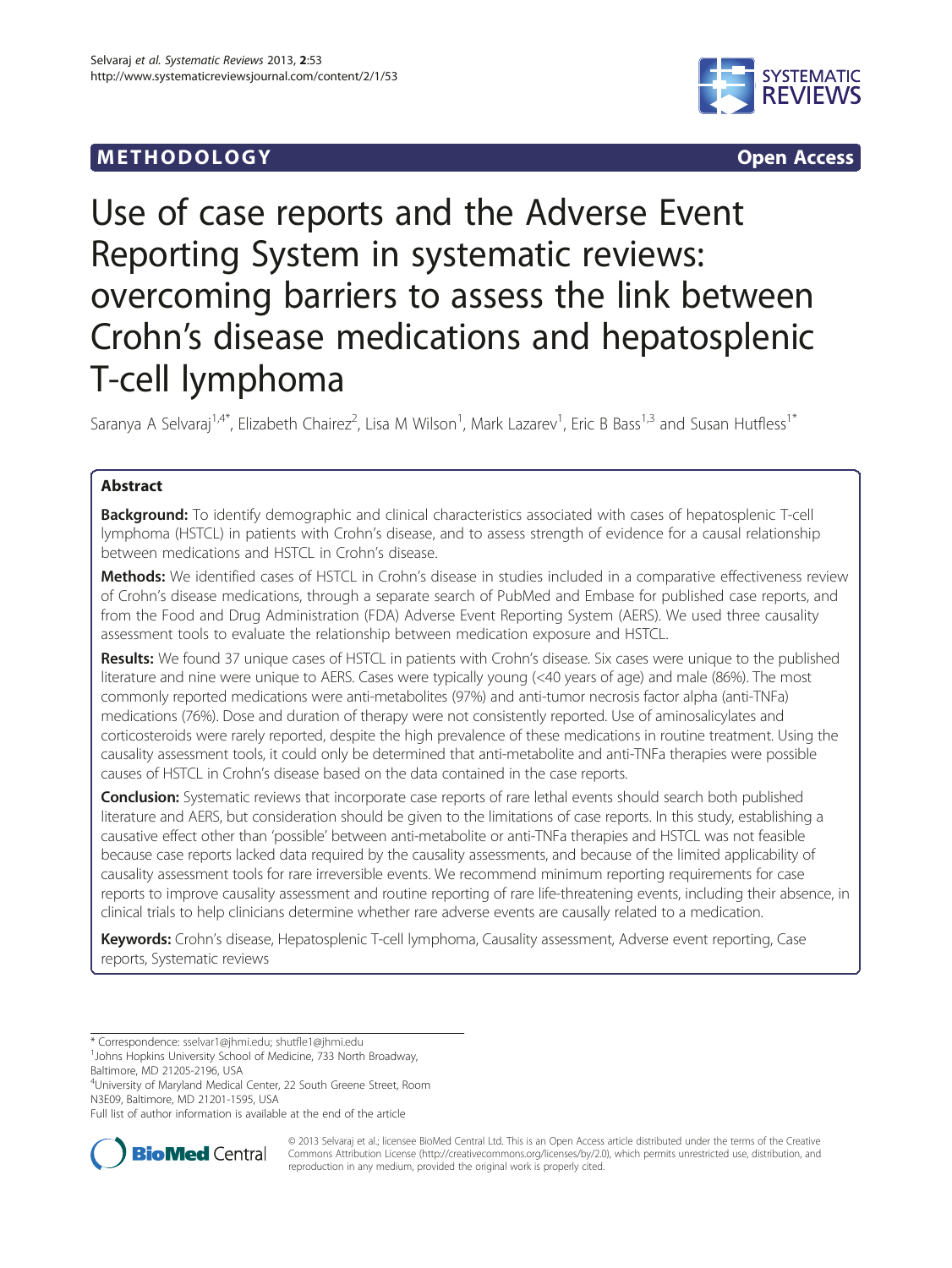# Background

Crohn's disease is an idiopathic, chronic, inflammatory bowel disease that affects the gastrointestinal tract. An estimated 565,000 to 720,000 people in the United States have Crohn's disease [\[1](#page-8-0)]. In the 1950s, corticosteroids and sulfasalazine were adopted as the first immunosuppressive treatments for Crohn's disease, followed by the anti-metabolites, 6-mercaptopurine and azathioprine, in the 1960s [[2\]](#page-8-0). The twenty-first century has brought with it the first biologic agent for Crohn's disease, infliximab, a monoclonal antibody against tumor necrosis factor alpha (anti-TNFa). Adalimumab and certolizumab pegol are the other approved anti-TNFa agents.

Hepatosplenic T-cell lymphoma (HSTCL) is a rare and often fatal outcome associated with Crohn's disease. A boxed warning was issued in 2006 for an association between infliximab and HSTCL. As of October 2011, the label for infliximab reads:

'Postmarketing cases of fatal hepatosplenic T-cell lymphoma (HSTCL) have been reported in patients treated with TNF blockers including infliximab. All infliximab cases were reported in patients with Crohn's disease or ulcerative colitis, the majority of whom were adolescent or young adult males. All had received azathioprine or 6-mercaptopurine concomitantly with infliximab at or prior to diagnosis (brand name changed to generic in italics)' [[3](#page-8-0)].

Despite increasing concerns about the use of anti-TNFa medications, there is no definitively established causal mechanism for HSTCL. Risk factors for HSTCL are thought to include young age, male gender, Crohn's disease, and renal transplantation [[4\]](#page-8-0). However, HSTCL has occurred in the absence of immunosuppressive treatment and immunodeficiency [\[5](#page-8-0)]. Symptoms of HSTCL include fever, cytopenias, and an enlarged spleen and liver [[4\]](#page-8-0). Because of the rarity of HSTCL, cases are unlikely to be identified in trials. Case reports leading to better understanding of Crohn's disease patients who experience HSTCL may help to identify those patients at increased risk. Causality assessment tools developed for case reports can then be used to determine the likelihood that a medication is causally associated with HSTCL.

We aimed to identify demographic and clinical characteristics and medication histories associated with HSTCL in Crohn's disease cases published in the peerreviewed literature or reported to the Food and Drug Administration (FDA) Adverse Event Reporting System (AERS) database. We used three different causality assessment tools to assess the strength of evidence supporting a causal relationship between medication exposures and HSTCL in Crohn's disease. This project was performed as part of a comparative effectiveness review of treatments for Crohn's disease [[6\]](#page-8-0). We will also discuss the implications of our findings for the use of case reports in systematic reviews.

## **Methods**

# Literature search and identification of cases from the published literature

PubMed and Embase were queried on 25 January 2011 using predetermined search strings that included the terms 'Crohn's disease,' 'inflammatory bowel disease,' and 'hepatosplenic T cell lymphoma' (see full search strings in Additional file [1](#page-8-0): Table S1). We included all study types with human patients. Studies were excluded if they were not written in English or if they did not include patients with Crohn's disease who had developed HSTCL. Additionally, all studies that met the inclusion criteria for the original systematic review were included if they specifically mentioned HSTCL. We also performed a hand-search of references in relevant articles. To avoid double counting of cases that had been reported multiple times in the literature, we checked the footnotes and references, as well as the demographic and clinical characteristics.

# Search of the Food and Drug Administration (FDA) Adverse Event Reporting System (AERS) database and identification of AERS cases

The FDA AERS database was searched for all reported cases of HSTCL from January 2004, the first year data is available online, through December 2010. Only cases that had Crohn's disease listed as an indication for therapy were included. To avoid double counting of cases reported by multiple sources (such as by a treating physician and a pharmaceutical company), the case entries were matched by case number. If the case number did not match but the report had identical information for three of five criteria (age at diagnosis, date of death, diagnosis date, reporting country, sex), then this entry was reported as a unique case, similar to previous efforts to avoid duplicates using AERS [[7\]](#page-8-0).

# Matching cases from the published literature with AERS cases

We sought to distinguish cases reported in both the published literature and AERS from those cases reported in only one source, using the following information: age at HSTCL diagnosis; date of HSTCL diagnosis or date of publication or AERS report when HSTCL date not reported; sex; medication history; reporting country (AERS) or country of origin (published literature); and date of death (AERS) or survival status or months of survival (published literature) (see Additional file [2:](#page-8-0) Table S2). If a case report from AERS and the literature matched on three of the five criteria, then the case was reported as a single unique case reported in both sources. We then identified cases reported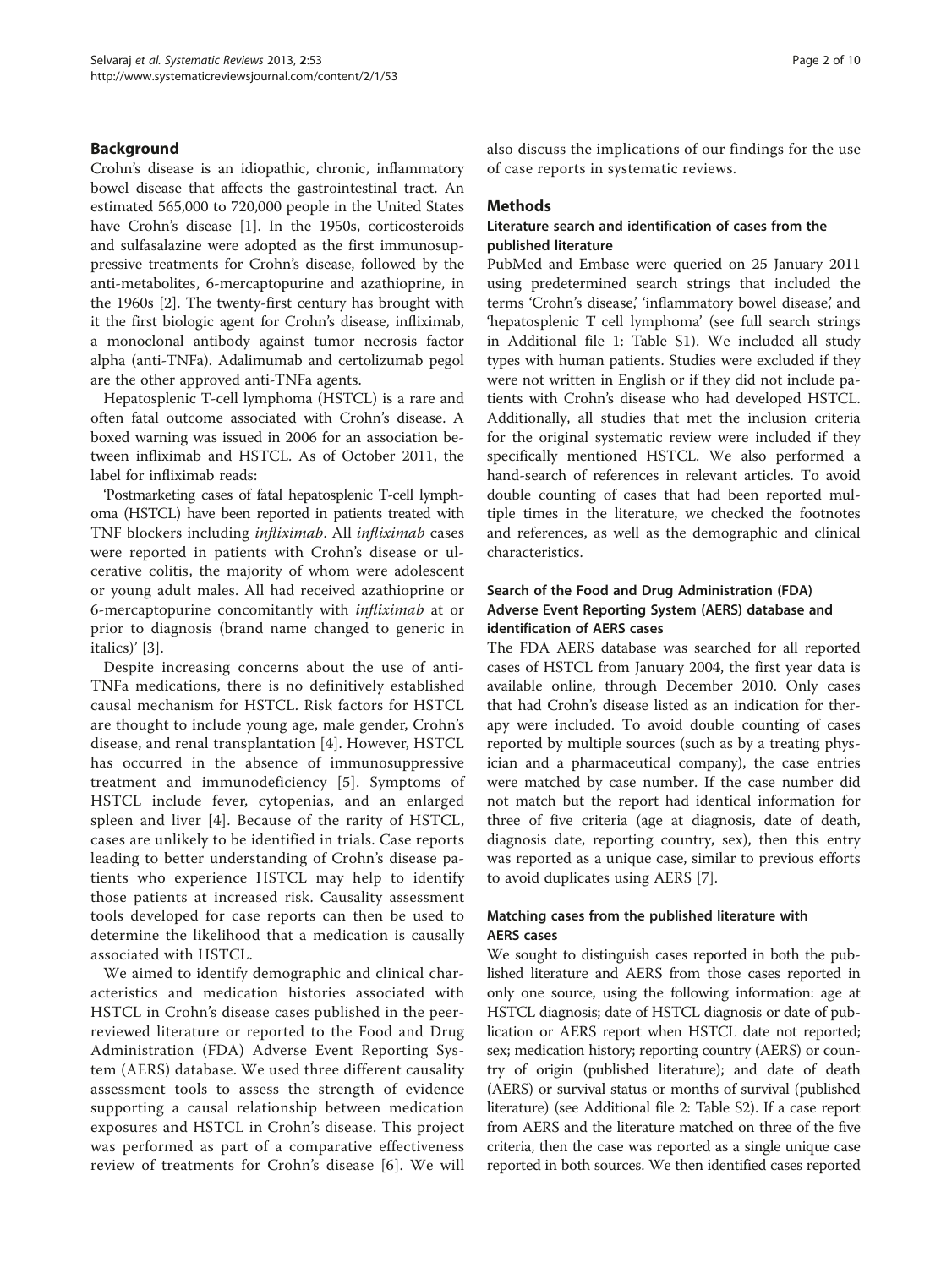in the published literature or AERS with sufficient information to consider them a unique case reported in only one source. Finally, some entries did not have sufficient details to determine if they were a unique case. We recorded the demographics of entries with insufficient reporting, but excluded the entries with insufficient reporting from the causality assessment.

#### Causality assessment

To evaluate the evidence supporting the association of medication exposures with HSTCL, we used causality assessment tools developed by the World Health Organization (WHO), Naranjo et al., and Kramer et al. [\[8-10](#page-8-0)]. Two evaluators (EC and SS) independently calculated the causality assessment score for each medication used in each case and then met to discuss and resolve by consensus differences between the scores.

Table 1 compares the characteristics and content of the three causality assessments. The Naranjo and Kramer assessments produced numerical scores that corresponded with causal categories of definite, probable, possible, and unlikely/doubtful. The WHO assessment assigns cases to the same categories as well as two additional categories of conditional/unclassified and unassessable/unclassifiable.

#### Results

#### Search results and identification of unique cases

Of the 123 citations identified by the PubMed and Embase searches, 19 case reports or case series [\[5,11-](#page-8-0)[28](#page-9-0)] and three conference-presentation abstracts [[29-31](#page-9-0)] met the inclusion criteria of reporting at least one Crohn's disease-related HSTCL case (Figure [1](#page-3-0)). Three additional conference-presentation abstracts were identified through a hand-search of the references of the included articles [[32](#page-9-0)-[34](#page-9-0)]. No comparative studies that met the inclusion criteria for the systematic review reported a case of HSTCL. One prospective study reported specifically that no cases of HSTCL were observed [[35](#page-9-0)]. Thirty-four cases were identified from the published literature with 28 having sufficient information to be considered unique cases.

A search of the publicly available AERS data files yielded 139 patient identification numbers representing 50 unique case numbers, which after matching yielded 34 cases with 31 having sufficient information to be considered unique.

After matching unique cases from the published literature with the unique cases from AERS, 37 total cases were considered unique (22 from both sources, six from the published literature only, and nine from AERS only; Additional file [1](#page-8-0): Table S1). Thirty-six HSTCL cases were considered unique based on age, sex, and medication exposures. An additional case was considered unique based on the case's use of cyclosporine even though age at HSTCL diagnosis and sex were not

| Table 1 Characteristics of published instruments |  |  |  |
|--------------------------------------------------|--|--|--|
| assessing causal relationship between medication |  |  |  |
| exposure and adverse events                      |  |  |  |

|                                                                                  | Naranjo                                                                                                                                                                                                 | Kramer                                                                                                                                                                                  | WHO                                                                                               |
|----------------------------------------------------------------------------------|---------------------------------------------------------------------------------------------------------------------------------------------------------------------------------------------------------|-----------------------------------------------------------------------------------------------------------------------------------------------------------------------------------------|---------------------------------------------------------------------------------------------------|
| Numerical<br>range                                                               | $-4$ to $+13$                                                                                                                                                                                           | $-7$ to $+7$                                                                                                                                                                            | n/a                                                                                               |
| Format                                                                           | Ten questions<br>answered 'yes,'<br>'no,' or 'don't<br>know,' each with<br>a numerical<br>value; numbers<br>summed for final<br>score. Higher<br>scores indicate<br>greater likelihood<br>of causality. | An algorithm<br>with six<br>separate axes/<br>flowcharts. Each<br>axis contributes<br>points to the<br>final score.<br>Higher scores<br>indicate greater<br>likelihood of<br>causality. | Contains six<br>categories; the<br>user selects the<br>one for which<br>most criteria are<br>met. |
| Distinguishes<br>irreversible<br>adverse events<br>from other<br>adverse events? | No                                                                                                                                                                                                      | Yes                                                                                                                                                                                     | No                                                                                                |
| Addresses<br>methods used<br>to confirm<br>adverse event?                        | Yes                                                                                                                                                                                                     | No                                                                                                                                                                                      | Nο                                                                                                |
| Asks about<br>serum<br>medication<br>levels?                                     | Yes                                                                                                                                                                                                     | Yes                                                                                                                                                                                     | No                                                                                                |
| Considers prior<br>experience with<br>medication?                                | Yes                                                                                                                                                                                                     | Yes                                                                                                                                                                                     | Yes                                                                                               |
| Considers<br>alternate<br>etiologies?                                            | Yes                                                                                                                                                                                                     | Yes                                                                                                                                                                                     | Yes                                                                                               |
| Questions<br>about<br>rechallenge?                                               | Yes                                                                                                                                                                                                     | Yes                                                                                                                                                                                     | Yes                                                                                               |
| Questions<br>about<br>dechallenge?                                               | Yes                                                                                                                                                                                                     | Yes                                                                                                                                                                                     | Yes                                                                                               |

n/a, not applicable; WHO, World Health Organization.

reported [[32](#page-9-0)]. Nine cases had insufficient reporting (Additional file [2](#page-8-0): Table S2).

#### Demographics, presenting symptoms and survival

The 37 unique patients were young (84% of patients were younger than age 40 years) and male (86%; Table [2\)](#page-4-0). Patients had Crohn's disease for a mean of 10 years prior to their diagnosis of HSTCL (range: 4 to 35 years). All patients reporting any symptoms presented with hepatosplenomegaly or splenomegaly (100%), and approximately one-half presented with fever (47%) or cytopenia (58%). The median length of survival among the 26 cases with information was 7 months (range: 5 days to 9.7 years). HSTCL resulted in death for 65% of patients. Survival was not reported for 30% of cases and two patients were alive at the time of the case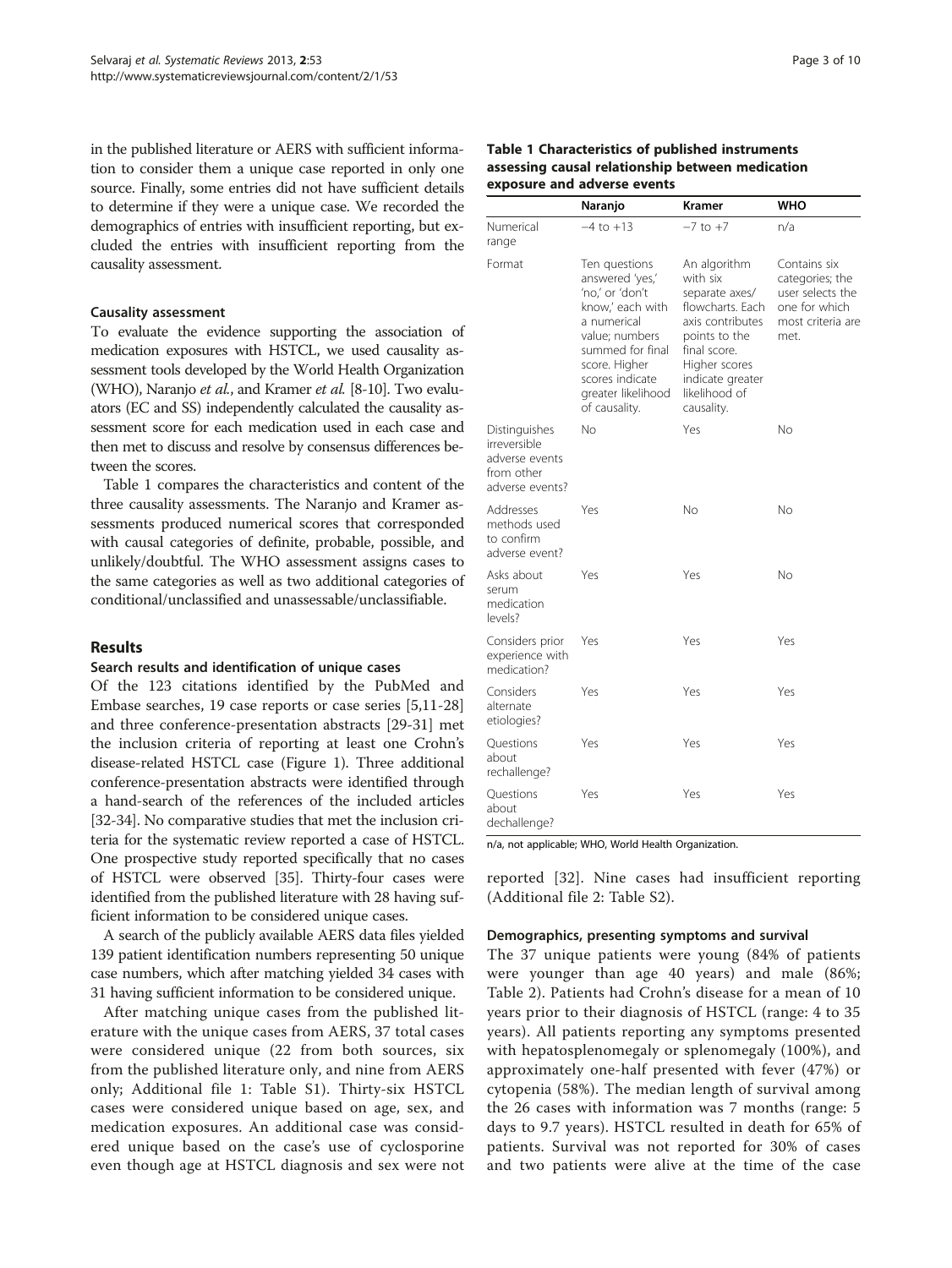<span id="page-3-0"></span>

report: one patient at 3 months after receiving chemotherapy and a bone marrow transplant, and another patient at 20 months after HSTCL diagnosis.

Information about the patient's race, Crohn's disease location, behavior, and severity was infrequently reported in published case reports and case series. This information is not requested in the AERS case report form. Race was reported for two patients, both of whom were white [[15,](#page-8-0)[25\]](#page-9-0). Five patients had information on disease location: one patient had ileal disease [[25](#page-9-0)], two patients had ileocolonic disease [\[12,17](#page-8-0)], one patient had ileal and perianal disease [\[15](#page-8-0)], and one patient had perianal disease [\[32](#page-9-0)]. Disease behavior was reported for one patient who had inflammatory disease [\[14](#page-8-0)].

#### Medication history

The timeline in Figure [2](#page-5-0) displays the report of new HSTCL cases in patients with Crohn's disease from 1998 through 2010, including the 37 unique cases and the nine cases with insufficient information. Case exposure patterns for biologic medications were similar to the timeline of FDA approval for Crohn's disease: 96% of biologic exposures among the 37 unique cases involved infliximab (approved in 1998), 29% adalimumab (approved in 2007), 4% natalizumab (approved in 2008), 4% ustekinumab (not approved as of December 2012), and thus far no affected patients had certolizumab pegol exposure (approved in 2008). All cases that used a biologic had also used infliximab, with the exception of one case who used adalimumab only. The use of concurrent medications or medications at the time of HSTCL diagnosis cannot be summarized because this information was not uniformly reported.

The most frequently reported medications used were anti-metabolites and anti-TNFa agents (Table [3\)](#page-6-0). Thirtysix unique cases (97%) used an anti-metabolite and 28 cases (76%) used an anti-TNFa. Eight cases had used an anti-metabolite without an anti-TNFa agent. One case had used cyclosporine and an anti-metabolite. Of the patients who used anti-TNFa therapy, 27 cases (96%) had also used an anti-metabolite, but not necessarily at the same time. One patient who used anti-TNFa therapy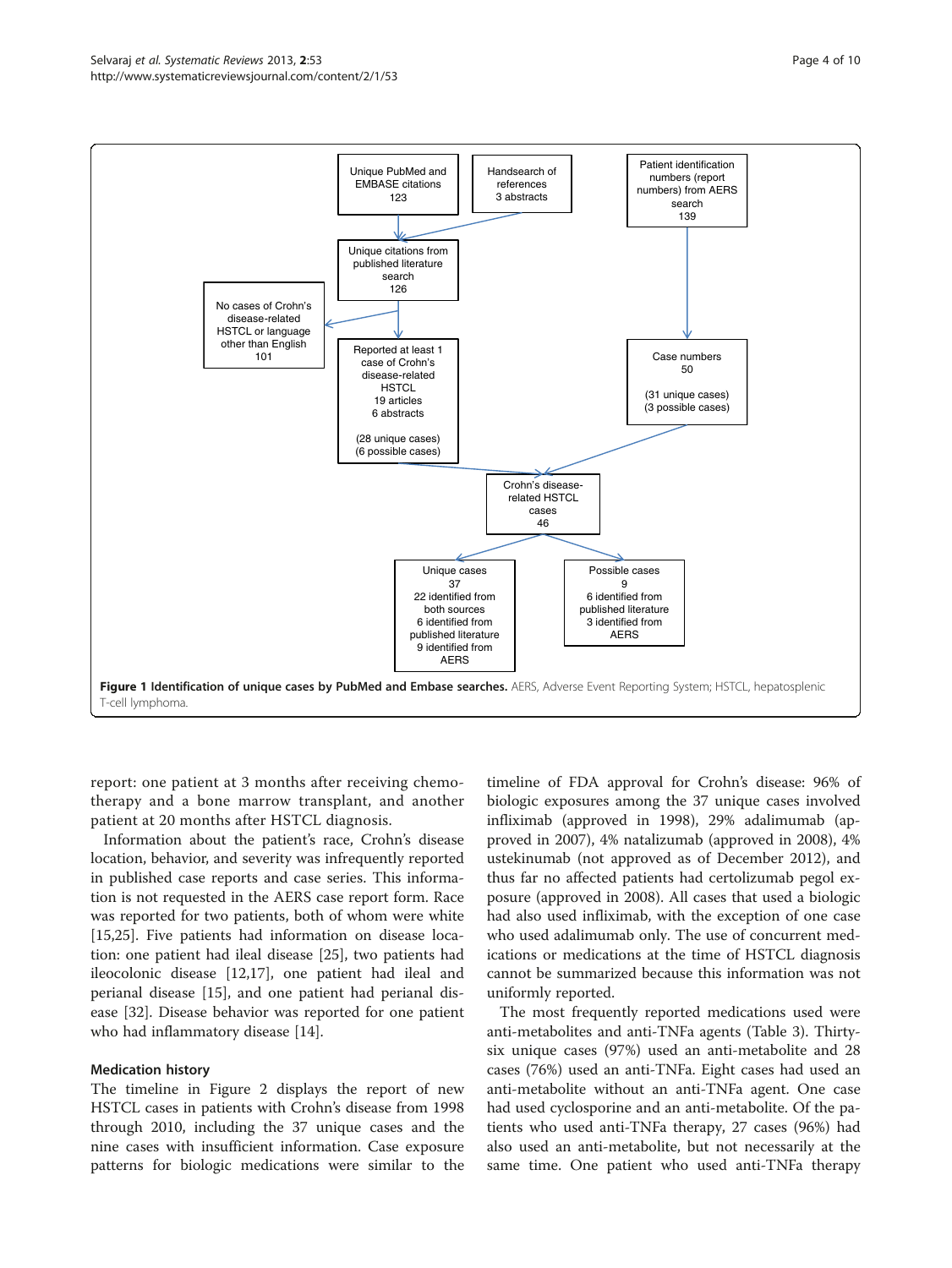#### <span id="page-4-0"></span>Table 2 Demographic and clinical characteristics of reported Crohn's disease patients with hepatosplenic T-cell lymphoma (HSTCL)

|                                                                                           | Unique cases<br>$(n = 37)$ | <b>Cases with</b><br>insufficient<br>reporting <sup>a</sup><br>$(n = 9)$ |
|-------------------------------------------------------------------------------------------|----------------------------|--------------------------------------------------------------------------|
| Age at HSTCL diagnosis, years                                                             | $n = 36$                   | $n = 0$                                                                  |
| Mean                                                                                      | 30                         |                                                                          |
| Median                                                                                    | 26                         |                                                                          |
| Range                                                                                     | 12 to 79                   |                                                                          |
| Disease duration, years                                                                   | $n = 16$                   | n = 0                                                                    |
| Mean                                                                                      | 10                         |                                                                          |
| Median                                                                                    | 6                          |                                                                          |
| Range                                                                                     | 4 to 35                    |                                                                          |
| Sex, n (%)                                                                                | $n = 36$                   | $n = 6$                                                                  |
| Female                                                                                    | 5 (14%)                    | 1(17%)                                                                   |
| Survival, n (%)                                                                           | $n = 26$                   | $n = 4$                                                                  |
| Died                                                                                      | 24 (92%)                   | 4 (100%)                                                                 |
| Survived                                                                                  | 2(8%)                      | $0(0\%)$                                                                 |
| Physical examination and laboratory<br>abnormalities at time of<br>HSTCL diagnosis, n (%) | $n = 19$                   | $n = 1$                                                                  |
| Hepatosplenomegaly or splenomegaly                                                        | 19 (100%)                  | $1(100\%)$                                                               |
| Fever                                                                                     | 9(47%)                     |                                                                          |
| Cytopenia of any type                                                                     | 11 (58%)                   |                                                                          |
| Altered liver enzymes and/or LDH                                                          | 5(26%)                     |                                                                          |

alnsufficient reporting on demographic information prevented us from identifying if the cases were unique. With each patient characteristic heading, the adjacent 'n  $=x'$  cells indicate the number of cases that reported on that particular demographic. The percentages calculated for sex, survival, and physical examination/laboratory abnormalities use this 'n' as the denominator. HSTCL, hepatosplenic T-cell lymphoma, LDH, lactate dehydrogenase.

without anti-metabolites was reported in the AERS database. This patient had infliximab and adalimumab exposure (Additional file [2:](#page-8-0) Table S2).

Daily dose, duration, or cumulative dose of therapy were not consistently reported (Table [3](#page-6-0)). The majority of 'mean doses' were based on one to two patients. Infliximab was the only medication where measures of dose and duration were consistently provided. For the anti-metabolites, information on duration of treatment was also frequently provided, but information on daily or cumulative dose less so. Aminosalicylate and corticosteroid exposures were less commonly reported, despite the frequent use of aminosalicylates to treat colonic inflammatory disease and the use of corticosteroids to treat disease flares.

#### Medication causality assessment

Table [4](#page-7-0) summarizes causality assessments based on the 37 unique cases. Using three causality assessment tools, the majority of medications received a score consistent with 'possible' cause. All three tools had criteria for rechallenge and dechallenge tests that could not be performed for an irreversible outcome like lymphoma, thus lowering the score. The tool of Kramer et al. included criteria for the incidence of HSTCL, which has not been estimated for Crohn's disease, thus lowering the score.

Scores calculated using the Naranjo method ranged from 1 to 2 points, corresponding with 'possible' causation (1 to 4 points) for each patient who used each medication. The items that contributed to the score for most patients included a point for administration prior to the development of HSTCL, and documentation of histopathology to confirm HSTCL diagnosis. All patients and medications lost one point because HSTCL has been reported in the absence of medications [\[5](#page-8-0)].

Scores calculated using the Kramer method did vary between medication classes. Anti-metabolites, biologics, and cyclosporine were determined to be a 'possible' cause of HSTCL (0 to 3 points). All other medications scored −1 point, determined to be an 'unlikely' cause (< 0 points). The variation in scores was due to previous reports of adverse reactions with the medication and availability of the medication. Anti-metabolites and cyclosporine were scored 0 points because they have been linked to other lymphomas. Natalizumab and ustekinumab were scored 0 points because they have been available for less than 20 years, so all adverse reactions have not yet been described. Anti-TNFa medications were scored 1 point because they have been associated with other lymphomas and have been available for less than 20 years. Antibiotics and corticosteroids received scores of −1 point because the medications have been available for long enough for most adverse reactions to have been previously reported and they have not been associated with lymphoma.

Assessments of causality using the WHO method provided determination of 'possible' causation. Because the time required for development of HSTCL is unknown, any medication administered before HSTCL diagnosis was considered to be within a 'reasonable' time period leading up to HSTCL development. Because HSTCL could have been explained by another medication or Crohn's disease itself, each medication used for each patient met the criterion for an alternative etiology.

#### **Discussion**

All medications were possibly related to HSTCL according to at least one causality assessment tool. Anti-metabolites, biologics, and cyclosporine were possibly related to HSTCL according to all three causality assessment tools. Despite the possible causal relationship found across three different tools for these medications, only the anti-TNFas carry a boxed warning for HSTCL. The label for azathioprine includes a boxed warning for malignancy with mention of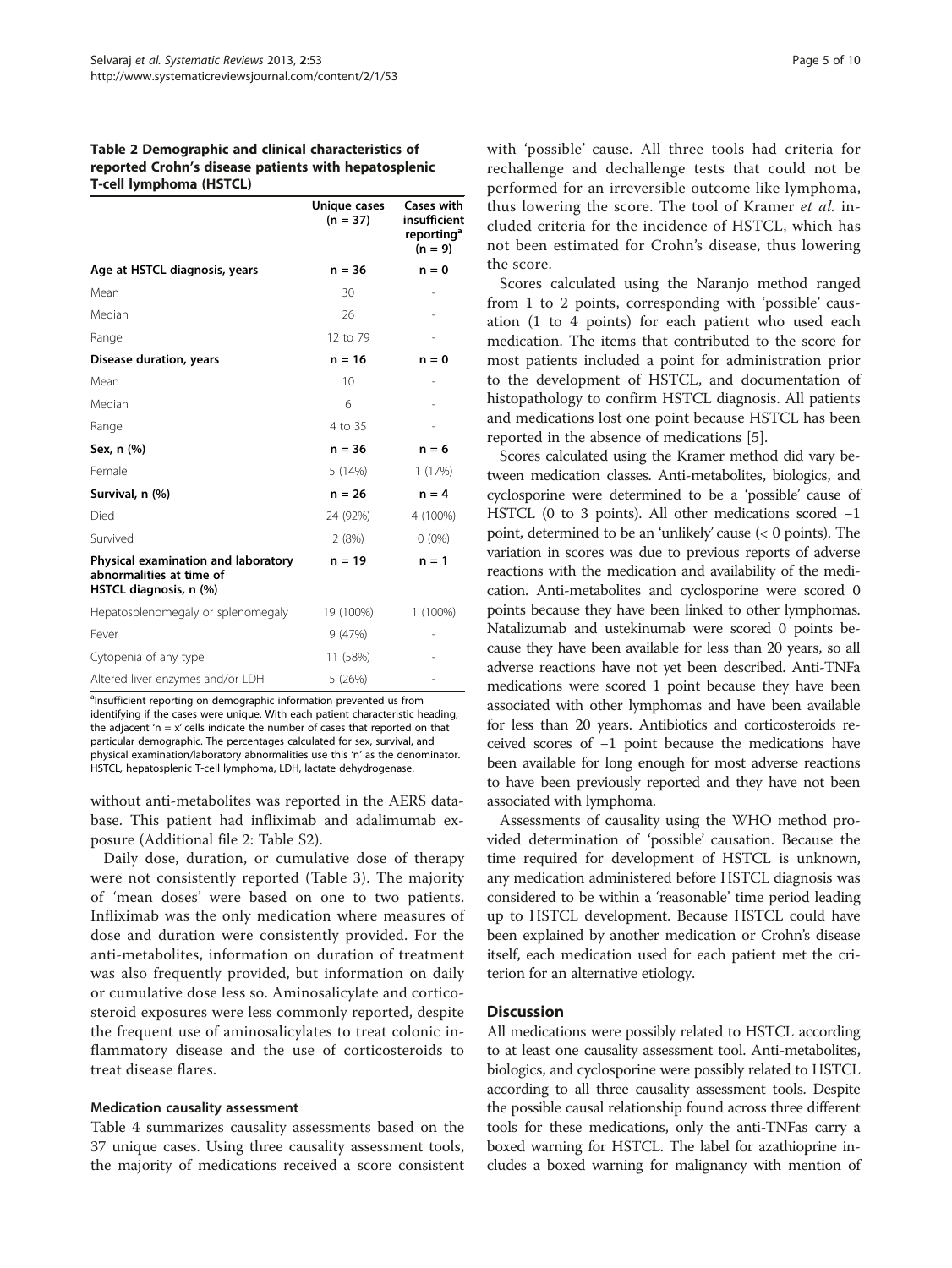<span id="page-5-0"></span>

HSTCL, and mercaptopurine's label mentions HSTCL in the non-boxed warnings. The label for cyclosporine mentions the risk of lymphoma in the boxed warnings, but not HSTCL specifically. The labels for natalizumab and ustekinumab do not mention lymphoma. The most common demographic risk factors were male sex and younger age, similar to previous studies [[22,26](#page-9-0),[27](#page-9-0)]. No comparative study from the main systematic review included a case of HSTCL, and only one study specifically mentioned that no HSTCL cases were observed.

The methods guides for systematic reviews of the Evidence-based Practice Center (EPC) Program and the Cochrane Collaboration recommend using case series in some instances [\[36](#page-9-0)-[38\]](#page-9-0). Based on the importance of HSTCL to patients, HSTCL's high mortality and the rarity of HSTCL, we performed a separate search of the published literature for HSTCL case reports and case series, and searched AERS as part of a systematic review for treatments of Crohn's disease. Our rationale for including cases is consistent with the recommendations of the methods guides. Other systematic reviews have

included case reports and case series identified from the literature or cases from AERS based on similar rationale [[39](#page-9-0)-[43\]](#page-9-0). In contrast to many previous systematic reviews, we searched both case sources. Searching AERS yielded nine cases not identified in the published literature. However, because the majority of cases were identified in both AERS and the published literature, we had to create a process to identify the overlapping cases.

Insufficient reporting prevented us from determining the uniqueness of all identified cases. A few case reports failed to include patient age or sex. Many cases identified as unique did not include information on medication dose, frequency, or dates of use, even though reporting systems such the FDA AERS request this demographic and medication data on their submission forms [[44\]](#page-9-0). Incomplete reporting is also prevalent in case reports on other types of adverse medication events, and calls have been made for a standardized list of case report guidelines similar to the checklists created by organizations for other types of observational studies [[45](#page-9-0)]. Other agencies beside the FDA also request specific demographic, clinical, laboratory, and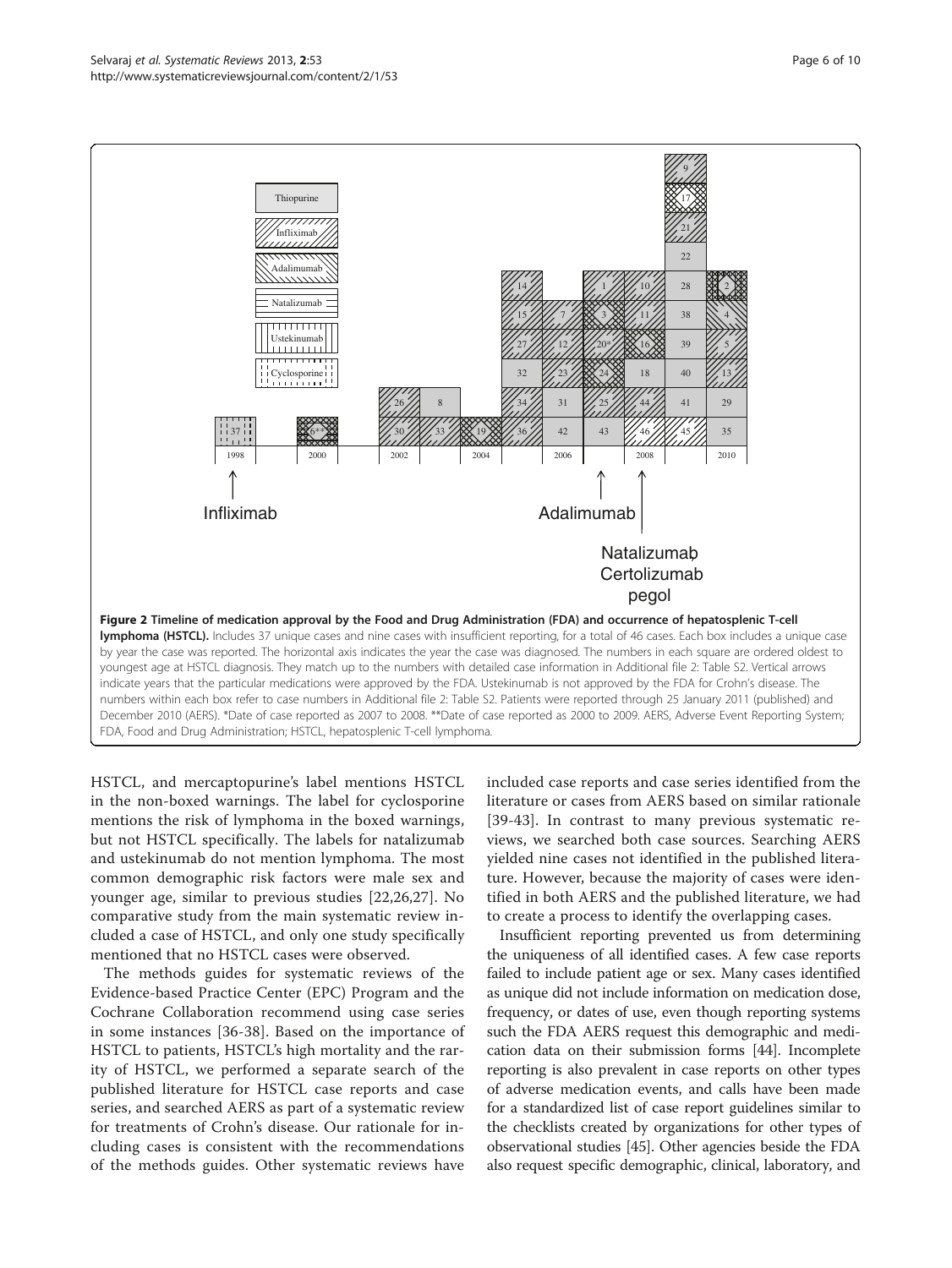| <b>Medication</b>              | Number of cases<br>with exposure<br>reported, n (%)<br>$(n = 37)$ | Mean cumulative<br>dose, mg<br>(minimum - maximum) $^a$ | Mean duration of<br>use, years<br>$(minimum - maximum)^a$ | Mean number of<br>infusions or injections<br>(minimum - maximum) <sup>a</sup> |
|--------------------------------|-------------------------------------------------------------------|---------------------------------------------------------|-----------------------------------------------------------|-------------------------------------------------------------------------------|
| <b>Biologics</b>               | 28 (76%)                                                          |                                                         |                                                           |                                                                               |
| Adalimumab                     | 8 (22%)                                                           | 920 (800 to 1040)                                       | 1.5 (120 days to 2.6 years)                               | 11.5 (10 to 13)                                                               |
|                                |                                                                   | $n = 2$                                                 | $n = 2$                                                   | $n = 2$                                                                       |
| Infliximab <sup>a</sup>        | 27 (73%)                                                          | 41 (10 to 120) mg/kg                                    | 1.8 (1 day to 6 years)                                    | 9 (1 to 24)                                                                   |
|                                |                                                                   | $n = 7$                                                 | $n = 12$                                                  | $n = 17$                                                                      |
| Natalizumab                    | 1(3%)                                                             | <b>NR</b>                                               | <b>NR</b>                                                 | 3                                                                             |
| Ustekinumab                    | 1(3%)                                                             | <b>NR</b>                                               | <b>NR</b>                                                 | <b>NR</b>                                                                     |
| Certolizumab pegol             | $\mathbf 0$                                                       |                                                         |                                                           |                                                                               |
| Anti-metabolites               | 365 (97%)                                                         |                                                         |                                                           |                                                                               |
| 6-mercaptopurine               | 20 (54%)                                                          | 94,508 (3,900 to 212,160)                               | 4.8 (39 days to 8 years)                                  |                                                                               |
|                                |                                                                   | $n = 4$                                                 | $n = 10$                                                  |                                                                               |
| Azathioprine                   | 23 (62%)                                                          | 192,108 (1,450 to 301,125)                              | 5.8 (39 days to 13.5 years)                               |                                                                               |
|                                |                                                                   | $n = 3$                                                 | $n = 17$                                                  |                                                                               |
| Aminosalicylates               | 15 (41%)                                                          |                                                         |                                                           |                                                                               |
| Balsalazide                    | 1(3%)                                                             | <b>NR</b>                                               | <b>NR</b>                                                 |                                                                               |
| Mesalamine                     | 13 (35%)                                                          | <b>NR</b>                                               | $5(n = 1)$                                                |                                                                               |
| Sulfasalazine                  | 2(5%)                                                             | <b>NR</b>                                               | $10(n = 1)$                                               |                                                                               |
| <b>Corticosteroids</b>         | 22 (59%)                                                          |                                                         |                                                           |                                                                               |
| Budesonide                     | 2(5%)                                                             | <b>NR</b>                                               | NR.                                                       |                                                                               |
| Hydrocortisone                 | 1(3%)                                                             | <b>NR</b>                                               | <b>NR</b>                                                 |                                                                               |
| Prednisone                     | 14 (38%)                                                          | <b>NR</b>                                               | <b>NR</b>                                                 |                                                                               |
| Prednisolone                   | 5(14%)                                                            | <b>NR</b>                                               | $13(n = 1)$                                               |                                                                               |
| Corticosteroid                 | 4 (11%)                                                           | <b>NR</b>                                               | $10(n = 1)$                                               |                                                                               |
| Other medications <sup>b</sup> | 15 (41%)                                                          |                                                         |                                                           |                                                                               |
| Antibiotics <sup>c</sup>       | 8 (22%)                                                           | <b>NR</b>                                               | <b>NR</b>                                                 |                                                                               |
| Cyclosporine                   | 1(3%)                                                             | <b>NR</b>                                               | <b>NR</b>                                                 |                                                                               |

## <span id="page-6-0"></span>Table 3 Medications used to treat Crohn's disease prior to the diagnosis of hepatosplenic T-cell lymphoma (HSTCL) among unique cases

a<br>Among those that reported this data. Cumulative dose excludes cases that only provided mg/kg dosing but did not provide patient weight in kilograms and those cases which reported a daily dose but did not report duration of treatment. <sup>b</sup>Excluding vitamin/mineral supplements. <sup>c</sup>The antibiotics used included ciprofloxacin, doxycycline, metronidazole, nitrofurantoin, and piperacillin/tazobactam. HSTCL, hepatosplenic T-cell lymphoma; NR, not reported.

medication information in adverse event reports [[46](#page-9-0)]. Nevertheless, no standard checklist exists for case reporting, and journal requirements for case report content are variable [[47\]](#page-9-0).

The usefulness of case reports to identify potential adverse medication events will be enhanced by a standardized checklist for case reporting. Such a checklist should incorporate information commonly requested for adverse event reports and causality assessment, including: basic demographics, documentation of the use and timing of use of the individual and concomitant medications used to treat the condition (including absence of use), all other medications used by the patient, rechallenge and dechallenge information (including absence), laboratory results (including serum medication levels), and diagnostic tests used to

confirm the adverse event. Reporting the complete list of medications used by the cases, rather than focusing on medications previously associated with the adverse events, as was common in the case reports we identified, will also aid in the understanding of drug interactions and the adverse event. Modifying the AERS database to require these elements for submission and standardizing the information in case reports submitted to journals will help to match AERS cases to the published cases, identify trends by items like race that are not consistently reported, and improve causality assessments. The suggested modifications are consistent with the Institute for Safe Medication Practices's (ISMP) recommendation to update AERS to improve the quality of reporting so that the FDA can make more targeted safety warnings [\[48,49](#page-9-0)].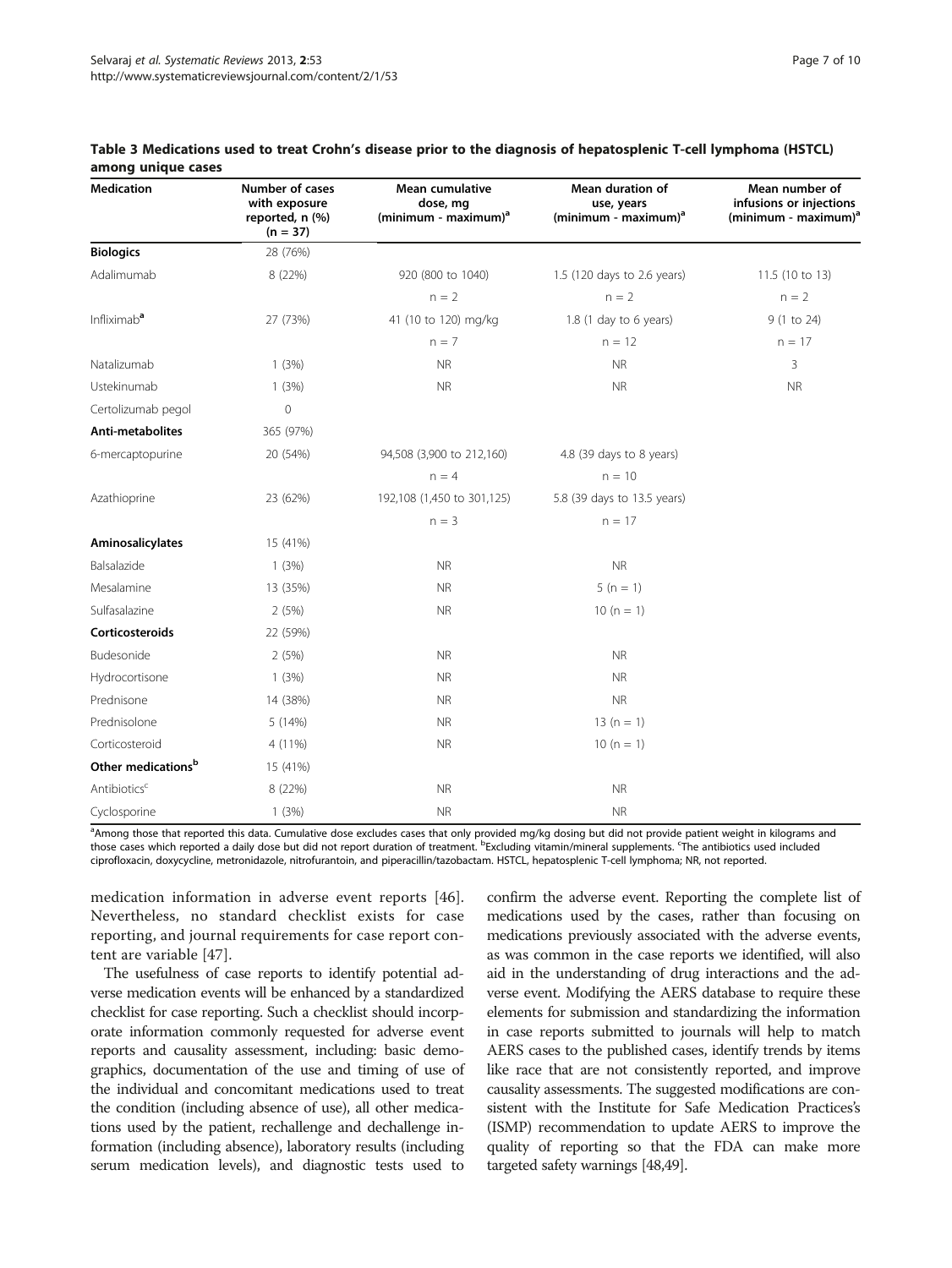<span id="page-7-0"></span>Table 4 Results of the published instruments assessing causal relationship between medication exposure and adverse events when applied to patients in this case series

| <b>Medication(s)</b>       | Naranjo<br>score | <b>Kramer</b><br>score             | WHO<br>score |  |
|----------------------------|------------------|------------------------------------|--------------|--|
| <b>Biologics</b>           |                  |                                    |              |  |
| Adalimumab                 | Possible         | Possible                           | Possible     |  |
| Certolizumab pegol         |                  | No use reported in any case report |              |  |
| Infliximab                 | Possible         | Possible                           | Possible     |  |
| Natalizumab                | Possible         | Possible                           | Possible     |  |
| Ustekinumab                | Possible         | Possible                           | Possible     |  |
| <b>Anti-metabolites</b>    |                  |                                    |              |  |
| 6-mercaptopurine           | Possible         | Possible                           | Possible     |  |
| Azathioprine               | Possible         | Possible                           | Possible     |  |
| <b>Aminosalicylates</b>    |                  |                                    |              |  |
| Balsalazide                | Possible         | Unlikely                           | Possible     |  |
| Mesalamine                 | Possible         | Unlikely                           | Possible     |  |
| Sulfasalazine              | Possible         | Unlikely                           | Possible     |  |
| Corticosteroids            |                  |                                    |              |  |
| Budesonide                 | Possible         | Unlikely                           | Possible     |  |
| Hydrocortisone             | Possible         | Unlikely                           | Possible     |  |
| Prednisone                 | Possible         | Unlikely                           | Possible     |  |
| Prednisolone               | Possible         | Unlikely                           | Possible     |  |
| Corticosteroid unspecified | Possible         | Unlikely                           | Possible     |  |
| <b>Other medications</b>   |                  |                                    |              |  |
| Cyclosporine               | Possible         | Possible                           | Possible     |  |
| Metronidazole              | Possible         | Unlikely                           | Possible     |  |
| Nitrofurantoin             | Possible         | Unlikely                           | Possible     |  |
| Piperacillin/tazobactam    | Possible         | Unlikely                           | Possible     |  |
| Doxycycline                | Possible         | Unlikely                           | Possible     |  |
| Ciprofloxacin              | Possible         | Unlikely                           | Possible     |  |

Possible, all cases reporting that medication received a score of 'possible' using that particular causality assessment; unlikely, all cases reporting that medication received a score of 'unlikely' using that particular causality assessment. WHO, World Health Organization.

Using the causality assessment tools for an irreversible and almost uniformly fatal condition such as HSTCL was challenging. Based on available data, we could not make any causal assessments other than 'possible' for all medications. Some elements, such as rechallenge with medication, are not possible for events that rapidly progress to mortality. Improvement of symptoms for cancer with dechallenge is also rare, although regression of lymphoma with withdrawal of azathioprine has been documented [[50](#page-9-0)]. Other items in the causality tools required more complete reporting, such as serum medication levels or details of the case confirmation, were not available for all cases. Better case reporting and understanding how to modify causality tools for use with irreversible adverse events will assist in making causality assessments for rare events from case reports. For events such as HSTCL that likely have a complex, multifactorial etiology that may develop over months to years, reporters should be prompted to include more detailed information on patient medical history (few of the reports had details on Crohn's disease severity and behavior), family history, and the absence of use or past use of certain medications commonly used to treat the underlying disease. This data could be requested as part of the FDA's existing enhanced safety surveillance of TNFa-blockers and pediatric and young adult malignancy, or even in routine submission of MedWatch forms for adverse events such as malignancy [[51](#page-9-0)]. Journals can also request that authors provide this history when submitting case reports on malignancies that are possibly associated with medications. Routine reporting of this additional information may accelerate identification of other medications and risk factors associated with the adverse event. Causal assessments can then be modified to incorporate relevant biology and epidemiology and used to prioritize which safety events should be studied further to estimate a rate by medication use.

When possible causality has been established from case reports, trials and observational studies can contribute information to estimate a rate of disease by medication use. Trials and prospective studies may begin collecting information on safety events like HSTCL. If trials and observational studies report the occurrence of these rare events and details of the active or passive collection process, the rate of HSTCL can be estimated. For trials and comparative medication studies, a rate by medication use can be calculated by pooling the studies. Understanding the rate of disease, which is not possible from case reports, can help patients and their caretakers make better treatment decisions. Trials and observational studies should also attempt to collect specific details about the events. For example, the TREAT Registry, a Phase IV study for infliximab, reported a case of fatal peripheral T-cell lymphoma with infliximab and immunomodulator use within 6 months of death [[52\]](#page-9-0). Readers cannot determine whether the T-cell lymphoma was HSTCL because details were not provided in the main text of the publication or the supplemental table. By providing more detailed information about the cause of death, particularly when a death may be due to a black box warning-related event, Phase IV studies could help to improve understanding of the rate of life-threatening events such as HSTCL in these important safety studies.

#### Conclusions

Consistent with FDA safety warnings, we confirmed that anti-metabolites, anti-TNFas, and cyclosporine have a possible causal association with HSTCL. We were unable to assign any score other than 'possible'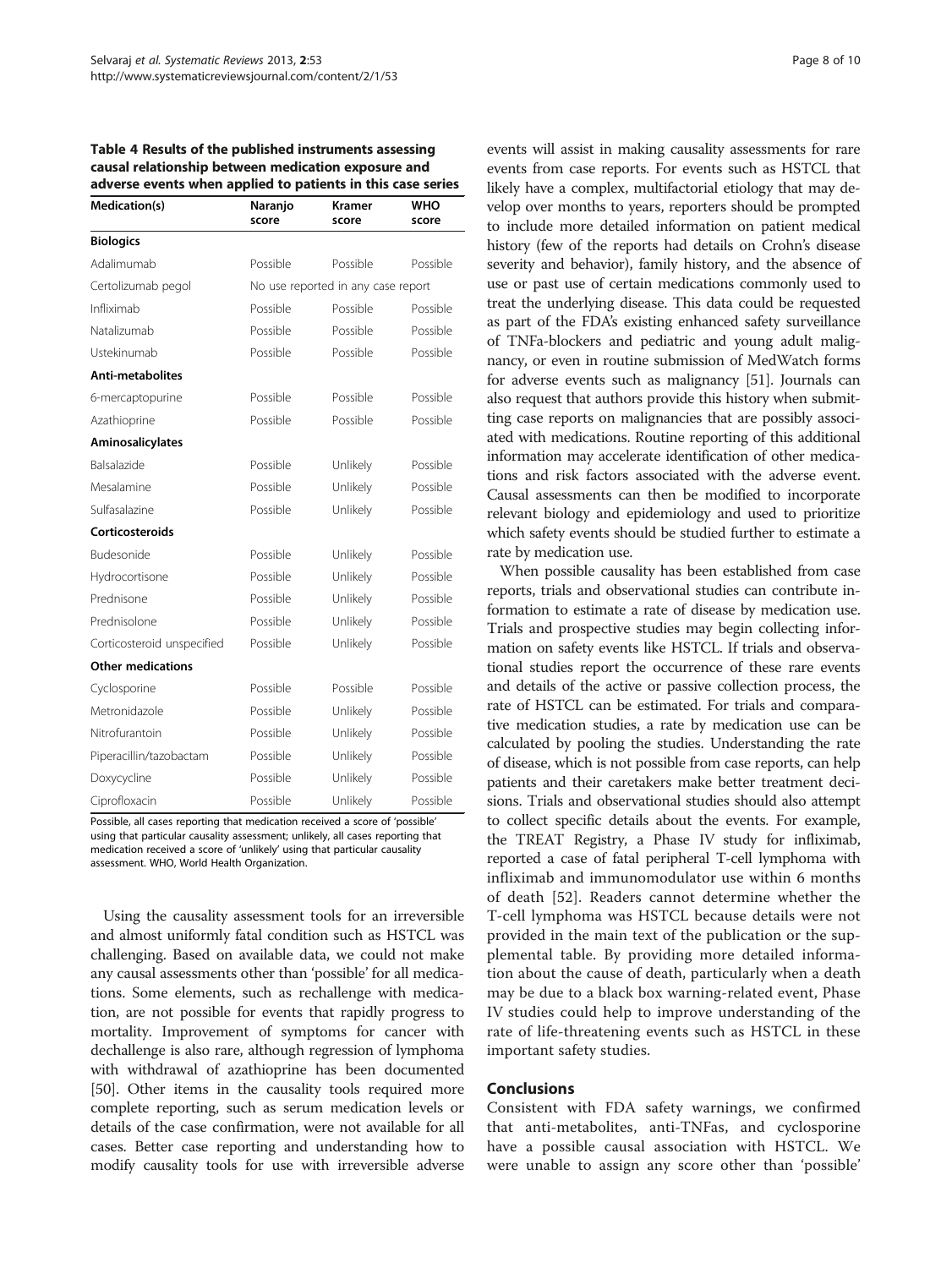<span id="page-8-0"></span>using existing causality assessments because of limitations in data reported in case reports and difficulty in obtaining rechallenge and dechallenge data for a fatal event such as HSTCL. Minimum reporting requirements for peerreviewed literature and AERS will help facilitate the use of case reports to identify adverse events and assess causality. Reporting the absence of HSTCL in trials and cohort studies will provide information to estimate a rate of HSTCL occurrence by medication use. Intentional assessment will be particularly useful in studies that include children and young adults who appear to be at a greater risk of HSTCL. Our findings provide support for the development and adoption of case report guidelines, a topic that will be discussed at the next International Congress on Peer Review and Biomedical Publication [[53](#page-9-0)]. Standards for collecting additional patient history in case reports and modifying causality assessment tools for irreversible events such as a fatal lymphoma will assist in making causal assessments using case reports.

# Additional files

[Additional file 1: Supplemental Table 1.](http://www.biomedcentral.com/content/supplementary/2046-4053-2-53-S1.docx) Search strings used to identify cases in PubMed and Embase.

[Additional file 2: Supplemental Table 2.](http://www.biomedcentral.com/content/supplementary/2046-4053-2-53-S2.docx) Case series: characteristics of individual cases identified in the literature and Adverse Event Reporting System.

#### Abbreviations

AERS: Adverse event reporting system; AHRQ: Agency for Healthcare Research and Quality; anti-TNFa: anti-tumor necrosis factor alpha; EPC: Evidence-based Practice Center; FDA: Food and Drug Administration; HSTCL: Hepatosplenic T-cell lymphoma; ISMP: Institute for Safe Medication Practices; NCRR: National Center for Research Resources; NIH: National Institutes of Health; WHO: World Health Organization.

#### Competing interests

The authors do not have any competing interests to declare.

#### Authors' contributions

SS and EC reviewed search results, performed data extraction and analysis, and applied the causality assessment tools. SS, EC, LW, and SH drafted the manuscript. EB was responsible for overseeing all work done on this project by the Evidence-based Practice Center (EPC) as part of its contract with the Agency for Healthcare Research and Quality (AHRQ). All authors contributed to the conception and design of the study, and read, revised, and approved the final manuscript.

#### Acknowledgments

This project was funded under contract number HHSA 290-2007-10061-I from the AHRQ, US Department of Health and Human Services. The authors of this article are responsible for its content, including any clinical treatment recommendations. No statement in this article should be construed as an official position of the AHRQ or of the US Department of Health and Human Services. SS was supported by the Johns Hopkins Predoctoral Clinical Research Training Program grant number 1TL1RR-025007 from the National Center for Research Resources (NCRR), a component of the National Institutes of Health (NIH). This article's contents are solely the responsibility of the authors and do not necessarily represent the official view of NCRR or NIH. Publication of this article was funded in part by the Open Access Promotion Fund of the Johns Hopkins University Libraries.

#### Author details

<sup>1</sup> Johns Hopkins University School of Medicine, 733 North Broadway, Baltimore, MD 21205-2196, USA. <sup>2</sup>Valley Medical Center, 400 South 43rd Street, Renton, WA 98055-5010, USA. <sup>3</sup> Johns Hopkins University Bloomberg School of Public Health, 615 North Wolfe Street, Baltimore, MD 21205, USA. 4 University of Maryland Medical Center, 22 South Greene Street, Room N3E09, Baltimore, MD 21201-1595, USA.

#### Received: 16 March 2013 Accepted: 24 June 2013 Published: 5 July 2013

#### References

- 1. Talley NJ, Abreu MT, Achkar JP, Bernstein CN, Dubinsky MC, Hanauer SB, Kane SV, Sandborn WJ, Ullman TA, Moayyedi P: An evidence-based systematic review on medical therapies for inflammatory bowel disease. Am J Gastroenterol 2011, 106(Suppl 1):2–25. quiz S26.
- 2. Korelitz BI, Present DH: A history of immunosuppressive drugs in the treatment of inflammatory bowel disease: origins at the Mount Sinai Hospital. Mt Sinai J Med 1996, 63:191–201.
- 3. Janssen Biotech, Inc: Highlights of prescribing information: Remicade (infliximab). Horsham, PA: Janssen Biotech, Inc; 2011. [http://www.accessdata.](http://www.accessdata.fda.gov/drugsatfda_docs/label/2011/103772s5295lbl.pdf) [fda.gov/drugsatfda\\_docs/label/2011/103772s5295lbl.pdf.](http://www.accessdata.fda.gov/drugsatfda_docs/label/2011/103772s5295lbl.pdf)
- 4. Armitage JO: The aggressive peripheral T-cell lymphomas: 2012 update on diagnosis, risk stratification, and management. Am J Hematol 2012, 87:511–519.
- 5. Falchook GS, Vega F, Dang NH, Samaniego F, Rodriguez MA, Champlin RE, Hosing C, Verstovsek S, Pro B: Hepatosplenic gamma-delta T-cell lymphoma: clinicopathological features and treatment. Ann Oncol 2009, 20:1080–1085.
- 6. Effective Health Care Program: Comparative effectiveness of pharmacologic therapies for the management of Crohn's disease. Rockville, MD: Agency for Healthcare Research and Quality; 2010. [http://effectivehealthcare.ahrq.gov/](http://effectivehealthcare.ahrq.gov/ehc/products/192/515/Crohns%20Protocol%2081%2026%2010.pdf) [ehc/products/192/515/Crohns%20Protocol%2081%2026%2010.pdf.](http://effectivehealthcare.ahrq.gov/ehc/products/192/515/Crohns%20Protocol%2081%2026%2010.pdf)
- 7. Poluzzi E, Raschi E, Moretti U, De Ponti F: Drug-induced torsades de pointes: data mining of the public version of the FDA Adverse Event Reporting System (AERS). Pharmacoepidemiol Drug Saf 2009, 18:512–518.
- 8. Uppsala Monitoring Centre: The use of the WHO-UMC system for standardised case causality assessment. Uppsala: Uppsala Monitoring Centre. <http://who-umc.org/Graphics/24734.pdf>.
- 9. Naranjo CA, Busto U, Sellers EM, Sandor P, Ruiz I, Roberts EA, Janecek E, Domecq C, Greenblatt DJ: A method for estimating the probability of adverse drug reactions. Clin Pharmacol Ther 1981, 30:239–245.
- 10. Kramer MS, Leventhal JM, Hutchinson TA, Feinstein AR: An algorithm for the operational assessment of adverse drug reactions. I. Background, description, and instructions for use. JAMA 1979, 242:623–632.
- 11. Navarro JT, Ribera JM, Mate JL, Granada I, Junca J, Batlle M, Milla F, Feliu E: Hepatosplenic T-gammadelta lymphoma in a patient with Crohn's disease treated with azathioprine. Leuk Lymphoma 2003, 44:531–533.
- 12. Thayu M, Markowitz JE, Mamula P, Russo PA, Muinos WI, Baldassano RN: Hepatosplenic T-cell lymphoma in an adolescent patient after immunomodulator and biologic therapy for Crohn disease. J Pediatr Gastroenterol Nutr 2005, 40:220–222.
- 13. Kotlyar DS, Blonski W, Diamond RH, Wasik M, Lichtenstein GR: Hepatosplenic T-cell lymphoma in inflammatory bowel disease: a possible thiopurine-induced chromosomal abnormality. Am J Gastroenterol 2010, 105:2299–2301.
- 14. Beigel F, Jurgens M, Tillack C, Subklewe M, Mayr D, Goke B, Brand S, Ochsenkuhn T: Hepatosplenic T-cell lymphoma in a patient with Crohn's disease. Nat Rev Gastroenterol Hepatol 2009, 6:433–436.
- 15. Drini M, Prichard PJ, Brown GJ, Macrae FA: Hepatosplenic T-cell lymphoma following infliximab therapy for Crohn's disease. Med J Aust 2008, 189:464–465.
- 16. He S, Roberts A, Ritchie D, Grigg A: Graft-versus-lymphoma effect in progressive hepatosplenic gamma/delta T-cell lymphoma. Leuk Lymphoma 2007, 48:1448–1450.
- 17. Humphreys MR, Cino M, Quirt I, Barth D, Kukreti V: Long-term survival in two patients with hepatosplenic T cell lymphoma treated with interferon-alpha. Leuk Lymphoma 2008, 49:1420–1423.
- 18. Mackey AC, Green L, Leptak C, Avigan M: Hepatosplenic T cell lymphoma associated with infliximab use in young patients treated for